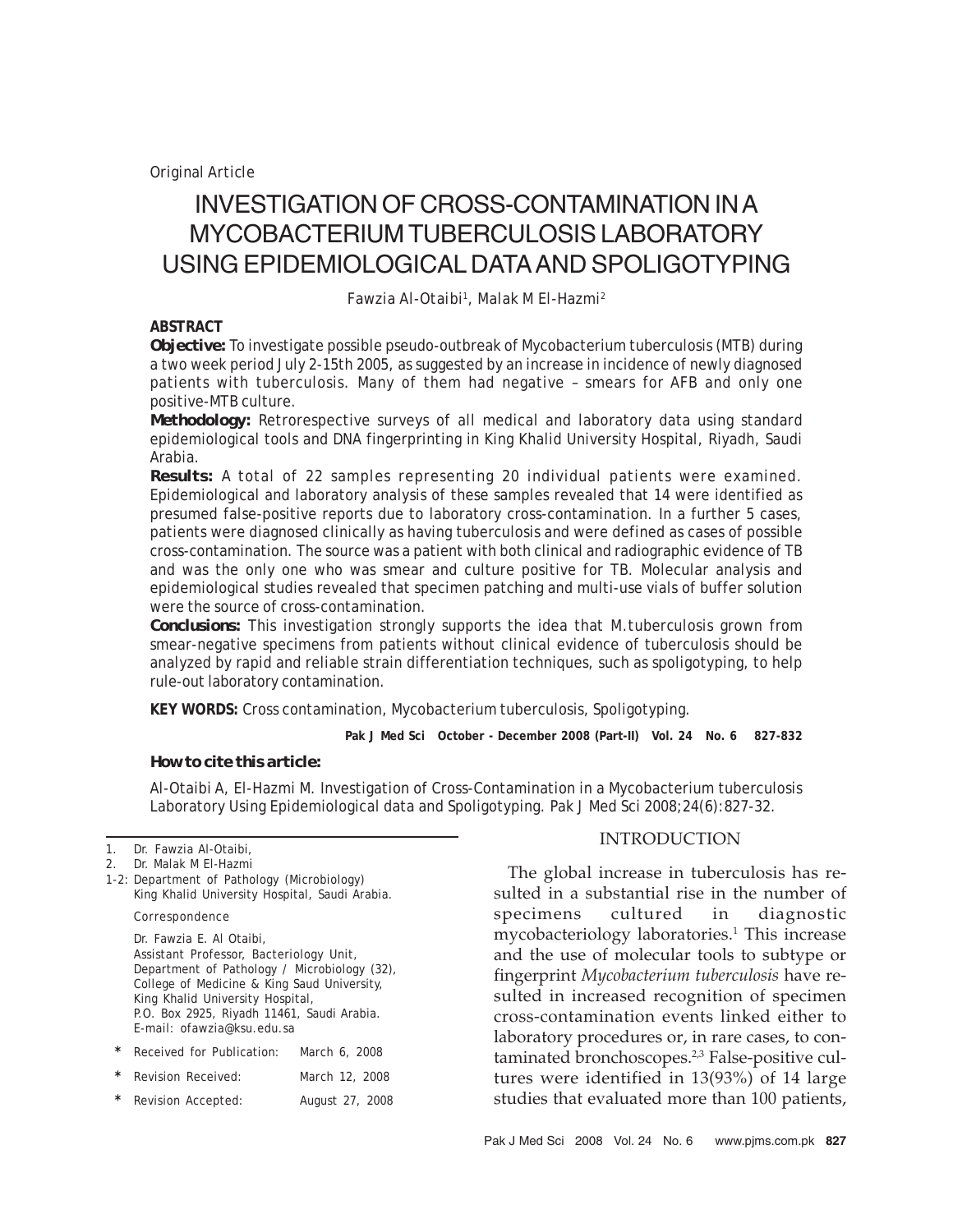with a median false-positive rate of 2.1%. $^4\rm{How}$ ever, a much higher rate (33%) has been reported from a hospital laboratory that used a sensitive broth culture technique Mycobacterial Growth Indicator Tube (MGIT) system, (Becton-Dickinson).5

Here we report the use of spoligotyping and epidemiological information to confirm our suspicion that cross-contamination had occurred in our mycobacteriology during a two week period in the year 2005 and the use of simple procedures and changes in laboratory practices to control and prevent similar future instances. To the best of our knowledge, no such events have been reported from our Middle East region.

## **METHODOLOGY**

*Patient Specimens:* King Khalid University Hospital, is a 800 bed tertiary care teaching hospital that serves a population of  $\leq$ 1.5 million inhabitants. Approximately an average of ten to twelve patients are diagnosed monthly with culture positive MTB. After initial screening, we found a total of 47 isolates that we suspected to be from laboratory cross-contamination. These included isolates obtained between 15 June and 29 July 2005. Further analysis of laboratory and patient records revealed that one cluster of cases representing 22 specimens from 20 different patients (Table-I) were identified as suspected cases of cross-contamination. The other clusters were believed to be genuine cases based on the criterion of smear positivity, multiple cultures from the same patient, or clinical findings.

*Epidemiological Data Collection:* A retrospective epidemiological investigation was undertaken. First, we reviewed patient medical records and communicated with patients physicians. Data were recorded regarding clinical history, symptoms, reason for admission, clinical course, date of specimen collection, ward location, potential shared procedure, radiological findings, human immunodeficiency virus (HIV) status and whether anti-TB treatment was started and continued once sputum culture results were reported. Secondly, we reviewed

Table-I: Specimens cultures positive

| Specimen                   | No. of Samples |
|----------------------------|----------------|
| Sputum                     |                |
| Bronchial alveolar lavage  |                |
| Endobronchial biopsy       |                |
| Gastric lavage             |                |
| I Jrine                    |                |
| Lymph node                 | 5              |
| Ascitic fluid              |                |
| Sacroiliac joint aspirate  |                |
| Cerebrospinal Fluid (CSF)  |                |
| Thyroid cyst aspirate      |                |
| Knee Aspirate              |                |
| Fine Needle Aspirate (FNA) |                |
| Total                      | 22             |

specimen logs for simultaneous processing of smear-negative and smear-positive cases. In addition, we conducted an investigation of the laboratory environment, specimen processing techniques, and technologist rotation logo. All possible sources of contamination were investigated including stains, reagents and equipments used during the suspected period of contamination. None of the MGIT growth supplements or antibiotics mixtures (PANTA) were available during the period of investigation. *Specimen Processing:* On receipt by the laboratory, specimens from sites that are normally sterile were concentrated-by centrifugation  $(4,000 \times g)$  for 10 min) and were inoculated onto a slant of Lowenstein-Jensen medium (LJ) (Baltimore Biological Laboratory) and into a MGIT- (BBL Becton Dickinson Microbiology systems, Sparks, MD). Specimens from non-sterile sites were digested with N-acetyl-L-Cystine and decontaminated with sodium hydroxide (final concentration 2%). The contents were then mixed by inversion for 15 min. and diluted with phosphate buffer saline. The phosphate buffer was prepared in 1-L bottles and divided into smaller, multi-use containers to process eight samples at a time. The mixture was centrifuged and the sediment twice is inoculated into MGIT tubes and a Lowenstein-Jensen slant. All specimens were examined microscopically using auramine-stained and acid fast smears.

*Molecular Epidemiological Technique:* To conduct a retrorespective investigation examining the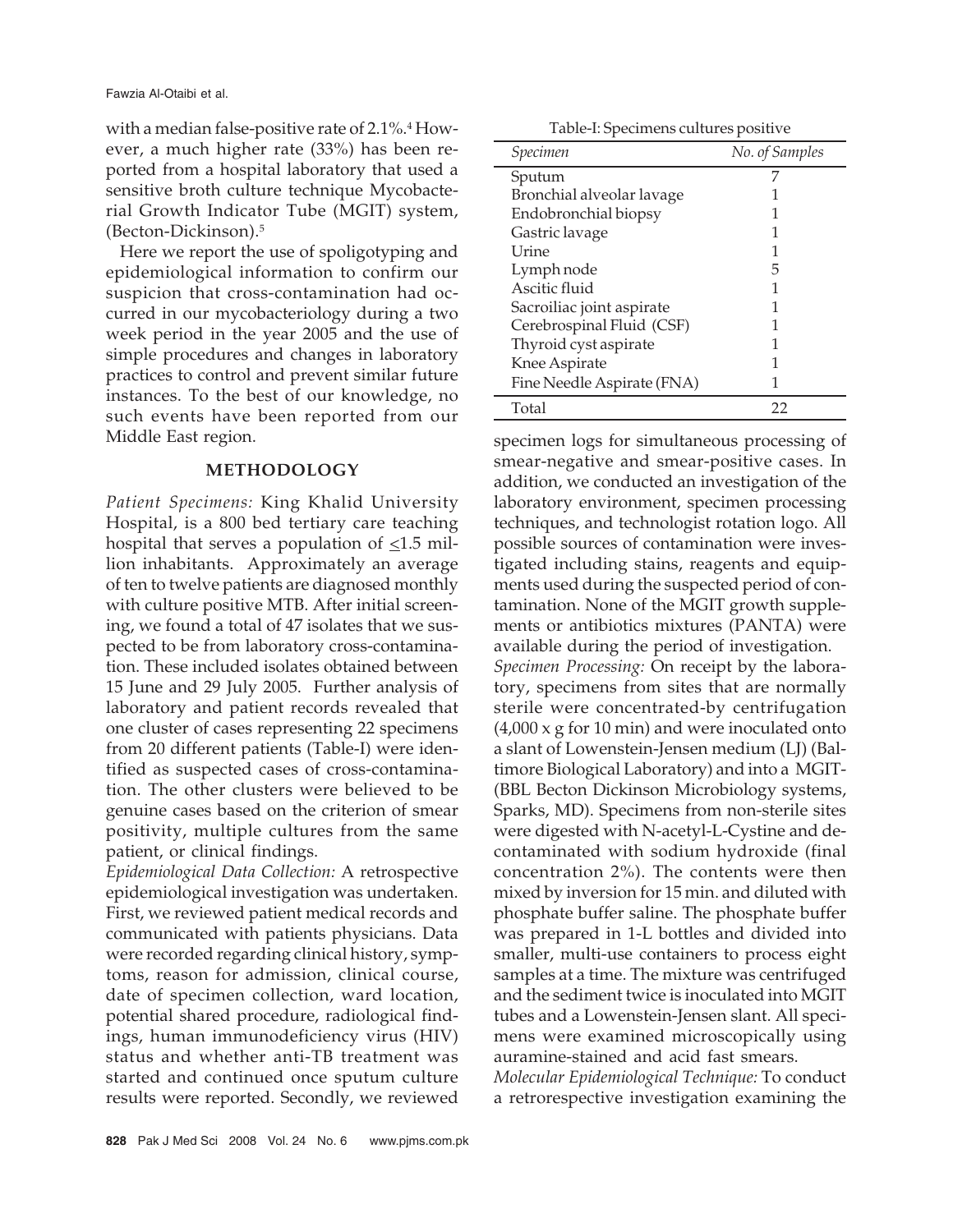possibility of specimens contamination, all 47 MTB isolates obtained during the suspected period were sent to King Faisal Specialist Hospital and Research Center (KFSH & RC) for characterization by spoligotyping. Spoligotyping was performed with a commercially available kit (Isogen Bioscience).<sup>6,7</sup>

## **RESULTS**

*Laboratory Investigation:* Over a two week period in July 2005, 20 patients had positive culture for MTB from different type of specimens. With the exception of one patient (index patient), all had negative smear for Acidfast bacilli (AFB) and only one positive *M. tuberculosis* culture. Three specimens, a post-bronchoscopy sputum, bronchalveolar lavage & endobronchial biopsy were obtained from the index patient. Each of these specimens were heavily positive (+++) on an AFB smear and were processed during 5 consecutive days by a new technologist in the same batch as one or more smear negative and culture positive isolates. All suspected cultures were positive only in MIGT tubes and yielded no growth on the accompanying LJ slants. Susceptibility testing performed on MGIT system for all isolates showed the same pattern: Sensitive to isoniazid, rifampin, ethambutol and streptomycin. Culturing of phosphate buffer in MGIT tube was positive for MTB after seven-day inoculation.

Ten different spoligotypes were identified among the 47 MTB isolates. The suspected twenty isolates had the same spoligotype pattern designated as "S3" (Figure-1). These isolates were cultured from specimens processed at the same time with the only smear positive index case specimen between July 2 and July 15, 2005. Isolates grown from other smear positive specimens had different spoligotypes.

*Retrospective Patient Investigation and Follow-up:* Medical records for all 20 patients with the possibly contaminated specimens were reviewed. The possible source was a Saudi male admitted to the medical ward with clinical features, radiological evidence and TST results consistent with tuberculosis. For the remaining 19 patients; 14 were identified as having presumed false-positive reports due to laboratory cross-contamination. Isolates were presumed to be cross-contaminant if the patient's clinical conditions and epidemiological data were not consistent with tuberculosis. The detailed assessment of these patients is summarized in Table-II. When positive cultures were reported, physicians were made aware that isolation of MTB from each of the 14 patients believed to have a false-positive culture could be the result of cross-contamination. In six of these patients, the positive results were early dismissed as there was no clinical evidence of tuberculosis. However, the existence of unrelated pulmonary diseases complicated the differential diagnosis in four patients in whom the possibility of tuberculosis could not be clinically excluded, and one of them was started on anti-tuberculosis therapy and suffered drug toxicity requiring alteration in his treatment regiment. Two patients with suspected osteoarticular tuberculosis received therapy for tuberculosis. In one of these patients, treatment was discontinued after two month when spoligotyping results became available. However, the other patient completed one year of anti-TB therapy. Case notes were unobtainable for two patients. In a further five cases tuberculosis was highly suggestive. As contamination could not be absolutely excluded, they were defined as cases of possible cross contamination. (Table-III)

#### **DISCUSSION**

Contamination in the mycobacteriology laboratory has been described with both conventional and automated methods.<sup>8,9</sup> Although specimens should be completely separated from one another, most laboratories process AFB cultures in batches. Preparing non-sterile specimens for mycobacterial culture involves a multi-step process of digestion, decontamination, neutralization, and centrifugation, in an attempt to concentrate and recover the mycobacteria. Carry-over from one specimen to another account for most contamination episodes in conventional processing and it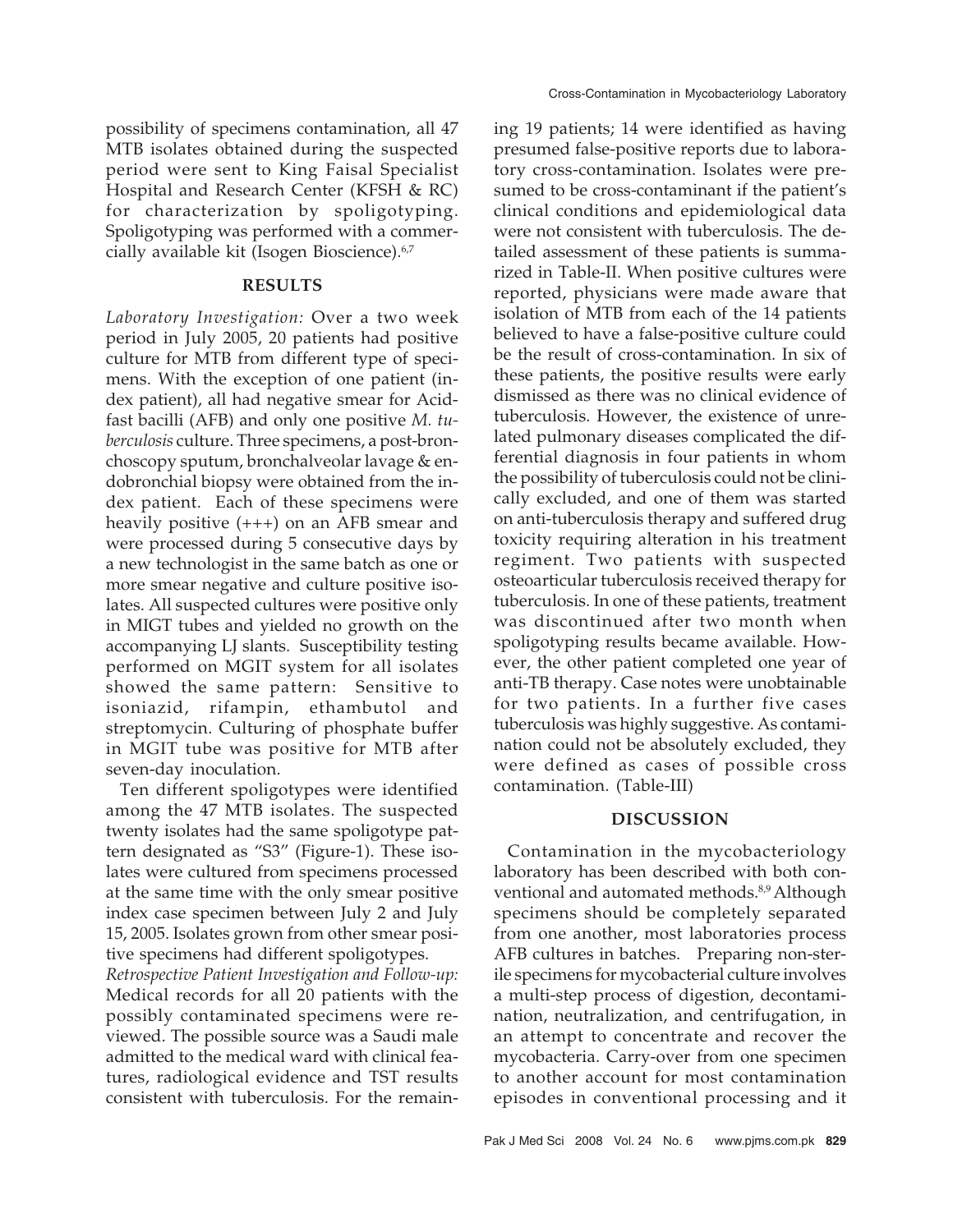

Fig-1: Spoligotype patterns identified among M.tuberculosis isolates. Solid squres, hybridization with designated spacer probe; open squares, lack of hybridization.

appears to occur most often during the mycolytic, or decontamination, step of processing. In addition the use of highly sensitive culture systems and prolonged incubation periods to grow MTB may detect relatively small inocula of MTB resulting from cross-contamination creating opportunities for introducing mycobacteria to cause false-positive results. Other factors contributing to cross-contamination may include new and inexperienced personnel, an increase in the number of specimens

processed, contaminated clinical devices (bronchoscopes) and clerical errors. $10,11$  In addition, several large out-breaks of false-positive culture have been attributed to defect in the exhaust system of the biological safety cabinets used for specimen processing.<sup>12</sup>

Our epidemiological and molecular studies revealed that cross-contamination was due to faulty laboratory technique. Review of our lab procedure revealed that a single and large bottle of phosphate buffer was routinely used to process multiple samples prior to being replenished. The same bottle was likely used for all non-sterile specimens and was the only factor shared by these cases. Culture of the buffer container grew MTB one week after inoculation. This documented that our pseudo-outbreak has resulted from point-source reagent contamination, as it was limited to the specimens processed with that single contaminated bottle of phosphate buffer. However, the crosscontamination during the addition of antibi-

Table-II: Presumed Cases of Laboratory Cross-Contamination Detailing Symptoms, Histopathology & Final Diagnosis

| Case         | Reason Investigated                       | Skin            | Histopathology               | Assessment                   |
|--------------|-------------------------------------------|-----------------|------------------------------|------------------------------|
|              |                                           | Test            | Diagnosis                    | Conclusion                   |
| $\mathbf{A}$ | Left knee pain, fever                     | - ve            | Synovial tissue: not         | Left knee septic arthritis   |
|              | CXR <sup>a</sup> -miliary pattern         |                 | suggestive of TB,            |                              |
| B            | Elderly, BA, fever, cough                 | <b>ND</b>       |                              | Acute exacerbation of $BA^b$ |
| C            | Elderly, Bronchiectasis, Fever,           | ND              |                              | Acute exacerbation of        |
|              | Cough, hemoptysis, CXR                    |                 |                              | <b>Bronchiectasis</b>        |
|              | Cystic changes                            |                 |                              |                              |
| D            | Elderly, Medline neck swelling            | - ve            | Benign thyroid cyst          | Thyroid cyst                 |
| E            | BA, DM <sup>c</sup> , productive cough,   | - ve            |                              | Ashmatic exacerbation +      |
|              | Fever, CXR - Rt. Middle lobe              |                 |                              | Rt .side pneumonia           |
|              | consolidation                             |                 |                              |                              |
| F            | BA, DM, persistent productive             | - ve            |                              | BA, Broncho pneumonia        |
|              | Cough, CXR, bilateral infiltrate          |                 |                              |                              |
| G            | 9 years old with iliopsoas Abscess,       | ND              | Sacroiliac joint aspirate:   | Left hip septic arthritis    |
|              | Lt, ascroilitis (fever, Lt. hip pain)     |                 | no evidence of Osteomyelitis |                              |
| Н            | MS <sup>d</sup> , fever, headache, Photo- | - ve            |                              | Relapsing MS                 |
|              | Phobia, neck stiffness                    |                 |                              |                              |
| I            | 4 years old child with chronic            | ND              |                              | Foreign body inhalation      |
|              | cough and hemoptysis                      |                 |                              |                              |
|              | CXR - Rt. lower lobe collapse             |                 |                              |                              |
| J            | 42 years male, Breast lump                | Not available - |                              | Unknown                      |
| K            | Abdominal distention,                     | ND              |                              | Carcinoma of colon;          |
|              | Abdominal pain, fever                     |                 |                              | Bacterial peritonitis        |
| L            | Sterile pyuria                            | ND              |                              | UTI                          |
| M            | DM, Hemoptysis, CXR-Normal                | <b>ND</b>       |                              | Allergy                      |
| N            | Unknown                                   | <b>ND</b>       |                              | Case Notes Unavailable       |

 $^{\rm aCXR}$  = Chest X-ray, DM<sup>c</sup>= Diabetes Mellitus, BA<sup>b</sup> = Bronchial Asthma, MS<sup>d</sup> = Multiple Sclerosis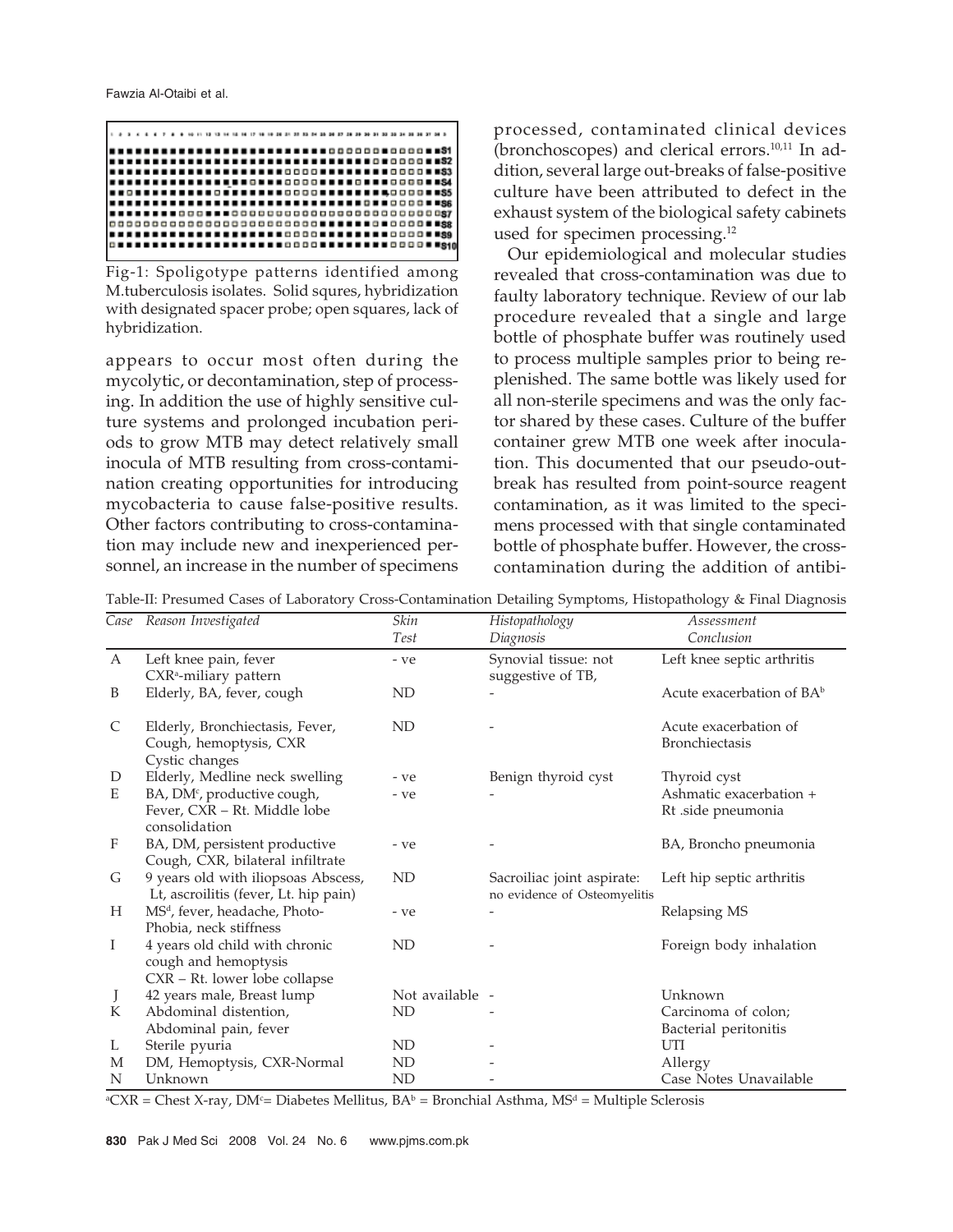|         |                                                                                                               |                 |                                                  |                           |             | $\checkmark$                                                                              |
|---------|---------------------------------------------------------------------------------------------------------------|-----------------|--------------------------------------------------|---------------------------|-------------|-------------------------------------------------------------------------------------------|
| Case    |                                                                                                               | <b>TST</b>      | Histopath                                        | Rx                        | <b>ATT</b>  | Ass. Conclusion                                                                           |
| L       | Pleural effusion: Cervical<br>lymphadenitis & SLECXR-<br>Reticulonodular shadowing<br>both lungs, effusion    | $15 \text{ mm}$ | LN Biopsy:<br>granulomatous<br>inflammation      |                           | Full course | Treated as case of TB<br>lymphodenitis                                                    |
| M       | Elderly, persistant cough and 15 mm<br>hemoptysis (3 years) CXR -<br>cystic changes is left lung lobe         |                 |                                                  | Cefuroxime<br>for 10 days | None        | Presumed case of<br>TB; symptoms and<br>signs improved<br>post antimicrobial<br>treatment |
| N       | Left cervical neck swelling for 15 mm<br>1 year, cough, fever, CXR - Rt.<br>Upper lobe; nodular calcification |                 | LN biopsy:<br>casceating<br>granuloma,           |                           | Full course | Presumed case of<br>TB lymphadenitis<br>symptoms and<br>signs decreased<br>postreatment.  |
| $\circ$ | Lt. submandibular swelling,<br>fever                                                                          | $20 \text{ mm}$ | $FNA -$<br>granulomatous<br>lymphadenitis        |                           | Full course | (TB lymphadenitis)<br>responded well to<br>ATT<br>treatment.                              |
| P       | Cervical lymphadenopathy                                                                                      | ND              | $L.N.$ biopsy $-$<br>granulomatous lymphadenitis |                           | Full course | Treated as TB<br>lymphadenitis                                                            |

Table-III: Possible cases of Laboratory Cross-contamination detecting Symptoms, Therapy-TST and Final Diagnosis

 $TST^a =$  Tubercllin skin test,  $ATT^b$ 

otic mixtures (PANTA) and other MGIT supplements cannot be excluded. None of the solutions was available for culture at the time of investigation. This might explain the contamination of sterile specimen, which was cultivated directly without decontamination step. Importantly, we found that at the time of cross contamination episode, processing of specimens was done by two technicians. One of them had no prior experience in the mycobacteriology lab. Several studies found that 1-2 technicians appeared to be responsible for most episodes of cross-contamination.13,14 This suggests that training and experience in mycobacteriology laboratory techniques are crucial in decreasing cross-contamination.

Recognition of this cross-contamination and its probable cause has resulted in the revision of our lab procedures. Changes in laboratory techniques were designed to minimize the possibility of cross contamination. Reagents such as phosphate buffer which are used in volumes are divided daily into smaller aliquots. Extrapulmonary specimen's especially cerebrospinal fluids are always processed first. In addition two full-time, thoroughly trained and experienced, Tuberculosis technicians are dedicated to mycobacteriology laboratory. We also  $\mathrm{ATT}^\mathrm{b} = \mathrm{Antituberculosis}$ 

designated one safety cabinet for dealing exclusively with sputum samples and all positive cultures.

In a recent paper by Caroll, et al (2002), found that the majority of cross-contamination events were associated with processing of culture-negative specimens in the same batch as smear-positive samples obtained within the first 3 days of treatment.15

In this study the authors have suggested a set of measures that resulted in the reduction of the cross-contamination rate for processing of sputum for the culture of MTB from 7.3 to 2.1%. One of the important modifications in laboratory procedures was to ensure that the order of sputum processing went from negative to positive specimens.

A false-positive culture may have profound consequences on the clinical management of the patient. Patients with false-positive cultures were subjected to additional physician consultations, radiographic studies and unnecessary administration of antimicrobial therapy resulting in adverse drug reactions. In our experience, false-positive cultures resulted in preliminary treatment of 7 patients, and one patient had drug toxicity. Burman and Reves (2000) suggested specific strategies to decrease